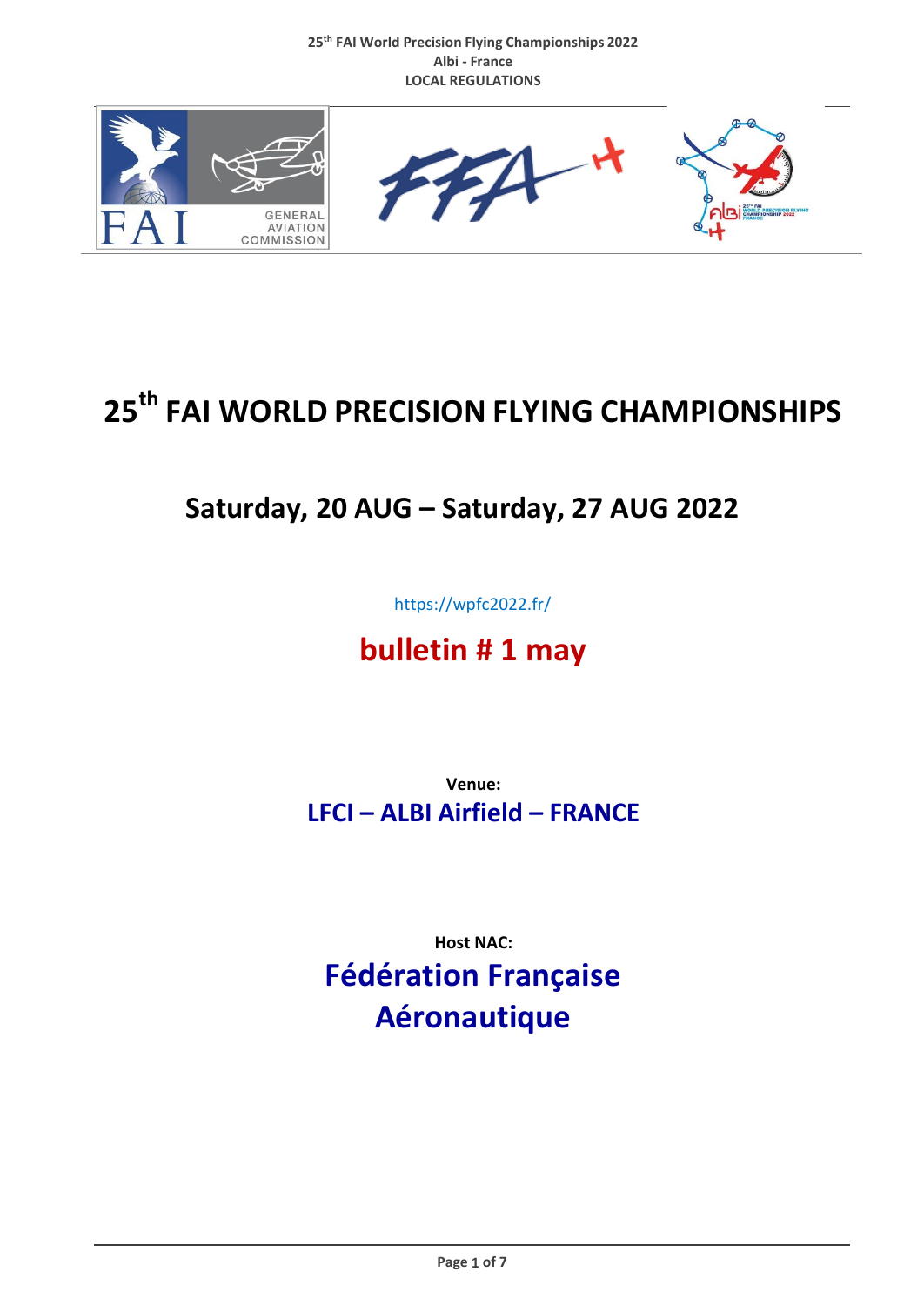# **C.1 INTRODUCTION**

This information bulletin is issued 3 months before the competition and will contain last information covering all aspects of the event. This bulletin will be updated if necessary.

#### **C.2 DATE**

Important: the schedule has been modified as following

Mon  $15<sup>th</sup>$  – Fri  $19<sup>th</sup>$  AUG 2022 Practice days To preserve the habitants around the field, time for practice must respect the following hours Field open for training from 8h30 to 12h30 and 14h30 to 18h30. A separate schedule will be communicated to each team regarding landing practice

| Sat | 20 AUG 2022                      | Final registration,                                          |  |  |
|-----|----------------------------------|--------------------------------------------------------------|--|--|
|     | <b>GENERAL BRIEFING at 14h00</b> |                                                              |  |  |
|     | <b>OPENING CEREMONY 17h</b>      |                                                              |  |  |
| Sun | 21 AUG 2022                      | , Official Landing Practice                                  |  |  |
| Mon | 22 AUG 2022                      | <b>LANDING TEST</b>                                          |  |  |
| Tue | 23 AUG 2022                      | $1st$ NAVIGATION                                             |  |  |
| Wed | 24 AUG 2022                      | 2 <sup>nd</sup> NAVIGATION                                   |  |  |
| Thu | 25 AUG 2022                      | 3 <sup>rd</sup> NAVIGATION                                   |  |  |
| Fri | 26 AUG 2022                      | Reserve Day or Excursion, AWARDS CEREMONY and CLOSING DINNER |  |  |
| Sat | 27 AUG 2022                      | Air show and Departures                                      |  |  |

Only the Competition Director may change this schedule.

#### **C.3 ARRIVALS**

**C.8.1 When arriving** by airline, the nearest airport is Toulouse International Airport 80 km away from the competition site and reachable within 50 minutes by car.

**C.8.2** Arrivals with own aircraft can be planned directly to the Airfield of Albi. Please send an email to the organizer the day before coming at the following address [wpfc2022@ff-aero.fr](mailto:wpfc2022@ff-aero.fr)

### **C.4 Compétition map**

The map to be used will be Michelin 526 - Occitanie Est - Languedoc Roussillon (scale 1:200.000), limited area are:

- North: 44°05 N
- South: 43°25 N
- West: 001°25 E
- Est: 002°40 E

Following area are excluded:

- R46 C
- R46 N2
- R46 D
- CTR Blagnac.

We'll published soon on the website a pdf copy of the official map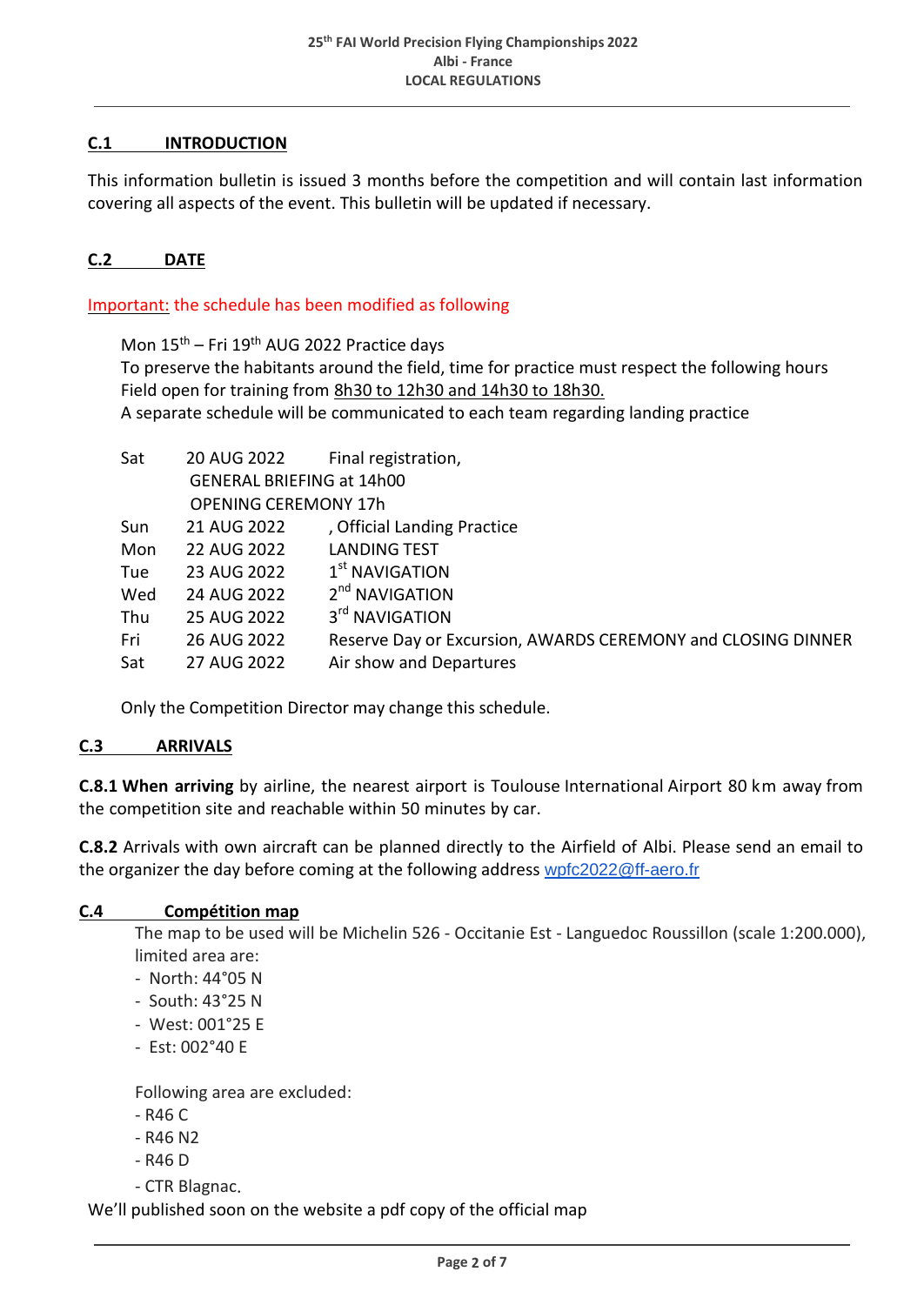# **C.5 ENTRIES**

### **C.5.1 List of official entries**

| <b>EQUIPE</b>        |                |                |                |              | PILOTES MANAGER INGENIEUR JUGES ACCOMPAGNANT | <b>TOTAL</b>   | team<br>aircraft |
|----------------------|----------------|----------------|----------------|--------------|----------------------------------------------|----------------|------------------|
| Sweden               | 5              | $\mathbf 1$    | $\mathbf{1}$   | $\mathbf{1}$ |                                              | 8              | 4                |
| Czech Republic       | 6              | $\mathbf 1$    |                | $\mathbf{1}$ |                                              | 8              | $\boldsymbol{4}$ |
| Slovakia             | 4              | $\mathbf 1$    | $\mathbf{1}$   | $\mathbf 1$  |                                              | $\overline{7}$ | $\mathbf 1$      |
| Poland               | 8              |                |                | $\mathbf 1$  |                                              | 9              | 4                |
| Norway               | 5              |                |                |              | 1                                            | 6              | $\overline{2}$   |
| France               | 8              | $\mathbf 1$    |                | $\mathbf{1}$ |                                              | 10             | $\boldsymbol{4}$ |
| <b>Great Britain</b> | 3              |                |                | $\mathbf{1}$ |                                              | 4              | $\overline{3}$   |
| Switzerland          | $\overline{2}$ |                |                |              | $\mathbf{1}$                                 | 3              | $\overline{2}$   |
| Austria              | 4              |                |                | $\mathbf{1}$ | $\mathbf{1}$                                 | 6              | $\overline{2}$   |
| Spain                | $\mathbf{1}$   |                |                |              | 1                                            | $\overline{2}$ | $\mathbf{1}$     |
| South Africa         | $\mathbf{1}$   |                |                |              | $\mathbf{1}$                                 | $\overline{2}$ |                  |
| Denmark              | $\mathbf 0$    |                |                | $\mathbf{1}$ |                                              | $\mathbf{1}$   |                  |
| Geramany             | 4              |                |                |              | $\overline{2}$                               | 6              | $\mathbf{3}$     |
|                      | 51             | $\overline{4}$ | $\overline{2}$ | 8            | $\overline{7}$                               | 72             | 30               |

### **5.2 Late Entries**

Late Entries received *after 30th of April 2022* may be accepted if there are vacancies, at the discretion of the

Organizer and in combination with payment of the fee for late entry stated in C.6.

If a NAC sends a final entry but fails to pay the required entry fee, that NAC shall lose its right to participate in this and subsequent General Aviation Commission events until the fee is paid.

### **5.3 List of Official Entries**

A final confirmation of all received Official Entries will be sent *on 10th of July 2022* to all nominating NACs and a complete list will be published on the competition's website.

# **5.4 Non acceptance of Entries**

Entries received after *30th of June 2022* will not be accepted.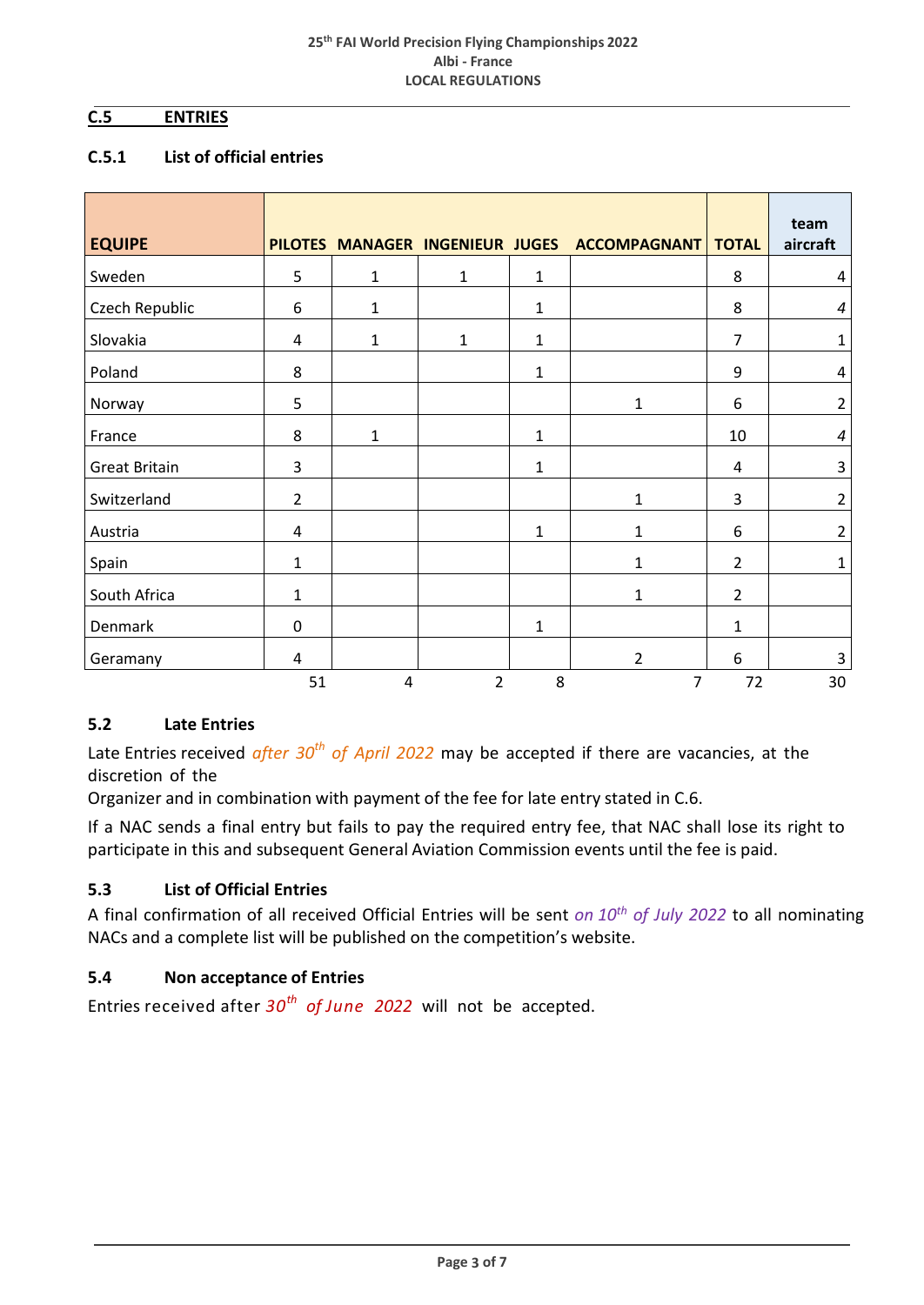# **C.6 Validation of license**

The pilots must be able to document in the form of declaration of the respective countries authorities that their certificate is in accordance with ICAO Annex I. If the evidence is not sufficient, pilot training may be needed to fulfill the requirements as imposed to be flying in a French registered aircraft. Furthermore, pilots must document a radio license with a language level of English equivalent to a minimum of grade 4 according to FCL.055 and a valid medical certificate.

### **C.7 AIRCRAFT AND INSURANCE**

**C.7.1 Each competing aircraft** must possess a Certificate of Airworthiness and must be operated in accordance with the aircraft manual.

**C.7.2 Each competing aircraft** arriving in France must be able to present the policy with a copy in English, certified by the Insurance Company. All aircraft using the French airspace must be insured for the liability of damages caused by operation of the aircraft to third parties covering a minimum amount in SDR (Special Drawing Rights) according with the following MTOW:

- Up to 1000 kg 1.500.000 SDR (approx. 1.800.000  $\epsilon$ )
- From 1000 kg to 2700 kg 3.000.000 SDR (approx. 3.600.000  $\epsilon$ )

Each aircraft must have a Certificate of Insurance against Third Party Legal Liability.

The Insurance certificate must cover the aircraft for use in competition

#### **C.8 SPECIFIC RULES**

#### **C.8.1 Aircraft rental**

5 pilots required a rental aircraft so far.

#### **C.8.2 The following types of aircraft** are expected to be available for rent:

Cessna 150/152: 110 € per hour Price not including fret transfer about 300 € per pilot Price including aircraft insurance.

**C.8.3 Hourly rental prices** are calculated without fuel and/or engine oil! The aircraft will be delivered at the competition airfield and shall be given back at the end of competition, with full tanks and oil at maximum! Surcharges for transfer flights may apply.

#### **C.8.4 Fuel, oil and other prices**

Currently, avgas and oil prizes are very volatile due to russian invasion of Ukraine.

| AVGAS 100LL         | 3,00 €/Lt (subject to change) |
|---------------------|-------------------------------|
| Aeroshell W100 PLUS | 9,00 €/Lt (subject to change) |
| Competition map     | 5,00 €/map                    |